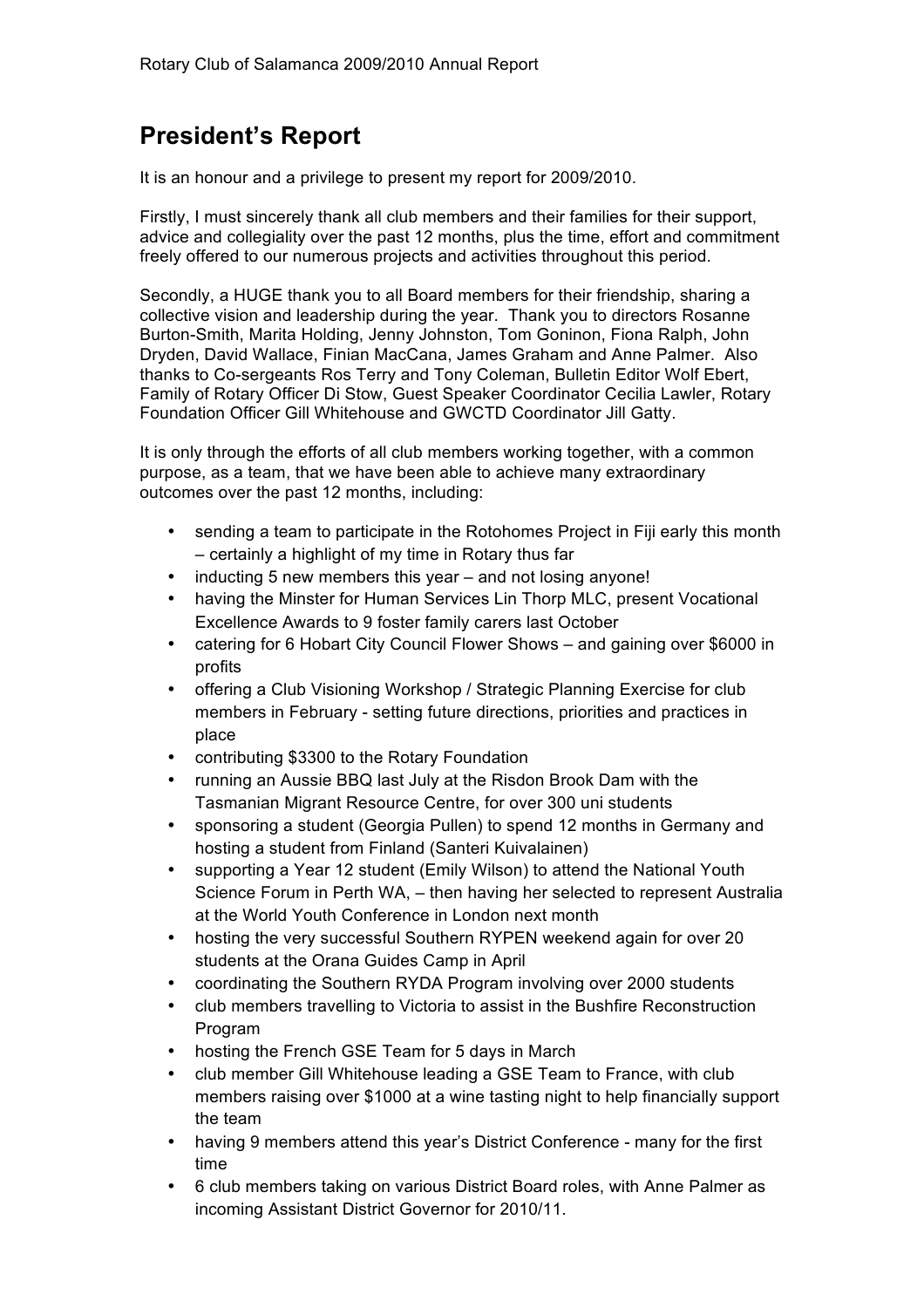- 8 members attending the Family of Rotary Annual Giving Day at 'Lovely Banks' near Oatlands, running kids games/activities
- gaining a State Government Grant for \$2500 to run an Aussie BBQ/Fun Day on Tasmania Day last November at Regatta Point, Sandy Bay
- having over 20 members and friends participate in the Relay for Life at the Domain
- sponsoring secondary school teams to participate in MUNA at Deloraine
- several members assisting with Loui's Van for homeless and disadvantaged people
- almost all members attending Combined Group 1 Dinner Meetings in Huonville, Kingston and Hobart during the year
- several members leading the 'Water Striders' program for elderly people
- distributing and collecting numerous kits to pharmacies for the Bowelscan Project.
- providing fantastic guest speakers at our Breakfast Meetings, ranging from an albino African refugee, an organ donation doctor, the Vic Bushfire Reconstruction Appeal Coordinator, a Tas Scientist who worked in the US Homeland Protection Unit, to club members.

Obviously, this above list is just a snapshot – individual board directors will provide additional information on many other projects and activities in their respective reports.

Some other highlights for me include New Year's Eve at Jill Gatty's house – a great social occasion, Movember when Andrew and Jim had their mo's shaved, Santi having all his hair shaved off, trying to find certain French GSE Team members at 1.30am in Salamanca on a Saturday night, becoming a 'Sewer Rat', learning how to make prefect scones and sharing Xmas breakfast with families at the Ronald McDonald House.

Good luck and best wishes to Rosanne and her incoming Board. I hope that she really enjoys her coming leadership role as President for 2010/11.

Thanks again, to members, for giving me the opportunity over the past 12 months to lead the club – I have thoroughly enjoyed it, learned heaps about Rotary (and myself), and look forward to continuing my active involvement in our club and Rotary.

Michael Woods President 2009/2010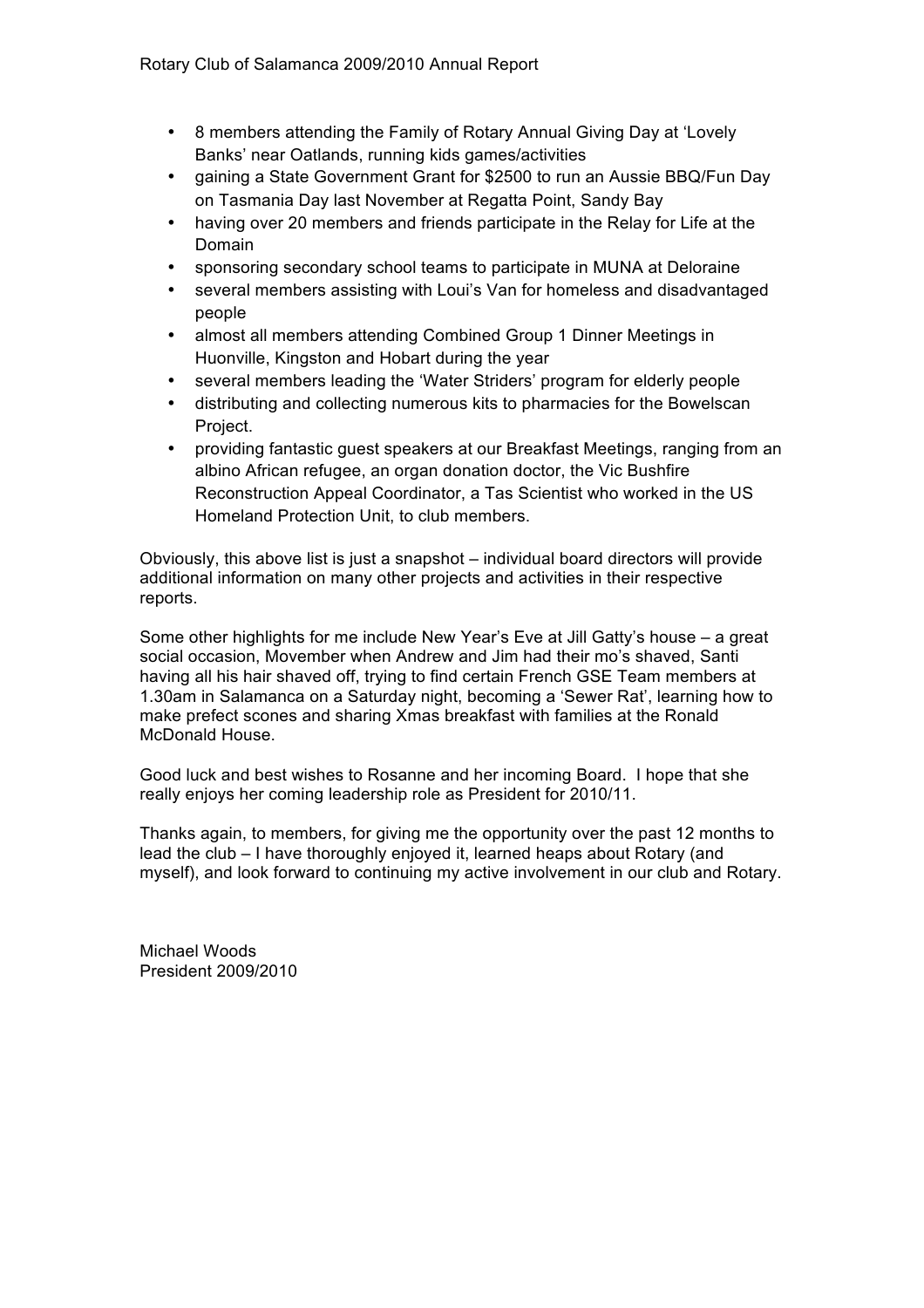# **Financial Report**

The financial accounts of the club are divided between the "General account" and the "Service account". All funds raised from the public are deposited to the "Service account", and most funds raised from club members are deposited to the "General account".

### **Service Account**

The amount brought forward from the 2008/9 period was \$8,139.55. The table below shows the income and expenditure for each program as of 22<sup>nd</sup> June, 2010.

| Item description                    | Income                 | Expenditure | Profit/Loss  |
|-------------------------------------|------------------------|-------------|--------------|
| Administration                      | \$0.00                 | \$203.80    | $-$203.80$   |
| <b>Bank Fees</b>                    | \$0.00                 | \$35.00     | $-$ \$35.00  |
| <b>Bank Interest</b>                | \$0.74                 | \$0.00      | \$0.74       |
| <b>Bowel Scan Kits</b>              | \$130.00               | \$0.00      | \$130.00     |
| Catering - C Lawler's mother's      | \$675.00               | \$0.00      | \$675.00     |
| funeral                             |                        |             |              |
| <b>District AGM catering</b>        | \$300.00               | \$74.63     | \$225.37     |
| Donation                            | \$163.55               | \$0.00      | \$163.55     |
| <b>Equipment Purchase</b>           | \$0.00                 | \$526.08    | $-$526.08$   |
| Flower Show 1 - 11 & 12 Sept        | \$1,650.80             | \$490.03    | \$1,160.77   |
| Flower Show 2 - 9 - 11 Oct          | \$1,729.95             | \$718.33    | \$1,011.62   |
| Flower Show 3 - 23 to 25 Oct        | \$1,366.60             | \$14.00     | \$1,352.60   |
| Flower Show 4 - 6 & 7 Nov           | $\overline{$}1,250.70$ | \$220.39    | \$1,030.31   |
| Flower Show 5 - 12 & 13 March       | \$1,110.50             | \$247.79    | \$862.71     |
| Flower Show 6                       | \$1,659.15             | \$590.24    | \$1,068.91   |
| <b>GSE Wine and Chees Evening</b>   | \$910.00               | \$1,064.92  | $-$154.92$   |
| Guess Who's Coming to Dinner        | \$310.00               | \$310.00    | \$0.00       |
| Human Rights March BBQ              | \$343.45               | \$168.49    | \$174.96     |
| International                       | \$0.00                 | \$200.00    | $-$200.00$   |
| <b>Migrant Resource Centre</b>      | \$2,000.00             | \$1,326.20  | \$673.80     |
| <b>Model United Nations</b>         | \$0.00                 | \$0.00      | \$0.00       |
| Movember                            | \$20.00                | \$0.00      | \$20.00      |
| National Youth Science Forum        | \$1,290.00             | \$1,990.00  | $-$700.00$   |
| New York Club - Polio Plus          | \$1,440.00             | \$0.00      | \$1,440.00   |
| Parcel wrapping                     | \$1,941.10             | \$0.00      | \$1,941.10   |
| <b>Relay For Life</b>               | \$30.00                | \$435.00    | $-$405.00$   |
| <b>Resuscitation Course</b>         | \$605.00               | \$605.00    | \$0.00       |
| Rotahomes Project                   | \$0.00                 | \$1,250.00  | $-$1,250.00$ |
| <b>Rotary Foundation</b>            | \$0.00                 | \$3,300.00  | $-$3,300.00$ |
| Rotary Youth Program of             | \$2,280.00             | \$2,319.53  | $-$39.53$    |
| Enrichment                          |                        |             |              |
| Sandy Bay Regatta                   | \$1,245.30             | \$0.00      | \$1,245.30   |
| Santi hair shave - Shelterbox       | \$3,022.00             | \$3,600.00  | $-$578.00$   |
| <b>School Awards</b>                | \$0.00                 | \$300.00    | $-$300.00$   |
| Shelterbox Australia                | \$0.00                 | \$1,200.00  | $-$1,200.00$ |
| <b>Siemens Science Experience</b>   | \$0.00                 | \$105.00    | $-$105.00$   |
| Tasmania Day                        | \$2,700.00             | \$1,884.05  | \$815.95     |
| <b>Tasmanian Book</b>               | \$36.00                | \$0.00      | \$36.00      |
| <b>Vocational Excellence Awards</b> | \$0.00                 | \$39.90     | $-$ \$39.90  |
| Youth Exchange Program              | \$4,679.00             | \$5,468.00  | -\$789.00    |
| <b>Totals</b>                       | \$32,888.84            | \$28,686.38 | \$4,202.46   |
| <b>Cashbook Balance</b>             | \$12,342.01            |             |              |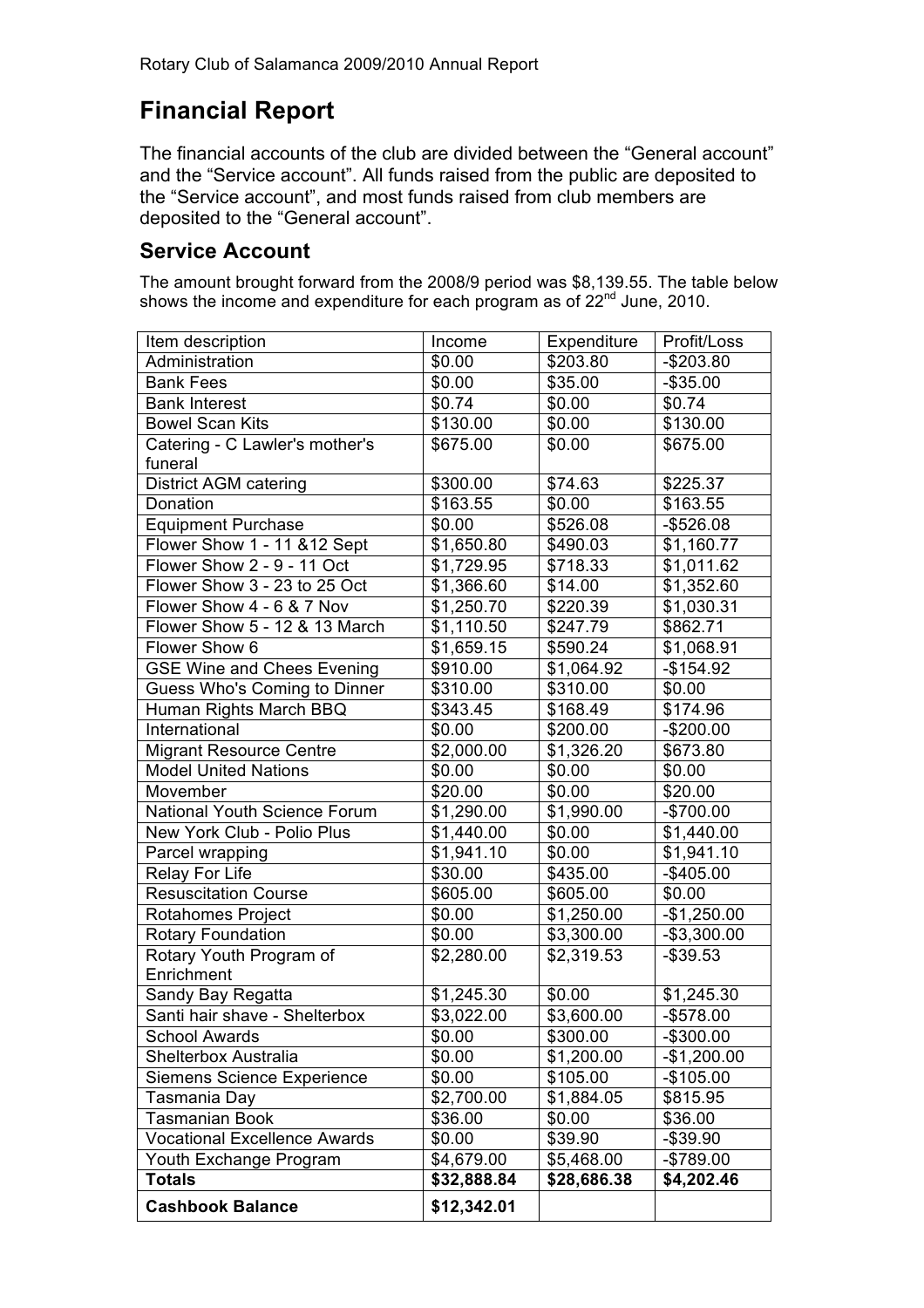## **General Account**

The amount brought forward from 2008/9 was \$5,053.17. The table below shows the income and expenditure for each program as of 22<sup>nd</sup> June, 2010.

| Item description              | Income      | Expenditur<br>e | Profit/Loss  |
|-------------------------------|-------------|-----------------|--------------|
| Administration                | \$189.96    | \$927.59        | $-$737.63$   |
| <b>Badges</b>                 | \$0.00      | \$78.00         | $-$78.00$    |
| <b>Bank Fees</b>              | \$0.00      | \$45.00         | $-$45.00$    |
| <b>Bank Interest</b>          | \$0.44      | \$0.00          | \$0.44       |
| <b>Banners</b>                | \$0.00      | \$250.00        | $-$250.00$   |
| <b>Bus Fares Gp I Meeting</b> | \$180.00    | \$220.00        | $-$40.00$    |
| <b>Business Directory</b>     | \$0.00      | \$234.77        | $-$234.77$   |
| <b>Changeover Dinner '10</b>  | \$2,170.00  | \$0.00          | \$2,170.00   |
| Changeover Dinner 09          | \$0.00      | \$82.50         | $-$ \$82.50  |
| <b>District Dues</b>          | \$0.00      | \$2,442.00      | $-$2,442.00$ |
| Donations                     | \$1,460.00  | \$0.00          | \$1,460.00   |
| Equipment Purchases           | \$0.00      | \$127.25        | $-$127.25$   |
| Family of Rotary              | \$0.00      | \$258.50        | $-$258.50$   |
| Fines                         | \$590.90    | \$0.00          | \$590.90     |
| Flower Show 2                 | \$1,153.30  | \$1,153.30      | \$0.00       |
| Guess Who's Coming to Dinner  | \$890.00    | \$30.00         | \$860.00     |
| Guest speaker gifts           | \$0.00      | \$257.24        | $-$257.24$   |
| <b>Heads and Tails</b>        | \$1,774.60  | \$0.00          | \$1,774.60   |
| Member subs                   | \$5,682.50  | \$0.00          | \$5,682.50   |
| <b>Police Checks</b>          | \$0.00      | \$10.00         | $-$10.00$    |
| R I Dues                      | \$0.00      | \$1,984.22      | $-$1,984.22$ |
| <b>RDU Merchandising</b>      | \$0.00      | \$375.54        | $-$375.54$   |
| <b>Relay for Life</b>         | \$120.00    | \$120.00        | \$0.00       |
| <b>Rivulet Walk</b>           | \$308.00    | \$308.00        | \$0.00       |
| <b>Rotary Down Under</b>      | \$0.00      | \$1,178.10      | $-$1,178.10$ |
| Tasmania Day                  | \$2,500.00  | \$2,500.00      | \$0.00       |
| <b>Trailer</b>                | \$0.00      | \$3,500.00      | $-$3,500.00$ |
|                               |             |                 |              |
| <b>Totals</b>                 | \$35,091.90 | \$35,275.91     | $-$184.01$   |

| <b>Cashbook Balance</b>                                                         | \$4,869.16 |  |
|---------------------------------------------------------------------------------|------------|--|
| The subscription for the year was set at \$180.00 per member. The actual paymen |            |  |

The subscription for the year was set at \$180.00 per member. The actual payments against the subscription, were used to cover RI dues, District Dues and member subscription to Rotary Down Under.

When the 2009/10 accounts have been audited a copy of the audit report will be distributed to members

Tom Goninon Treasurer 2009/2010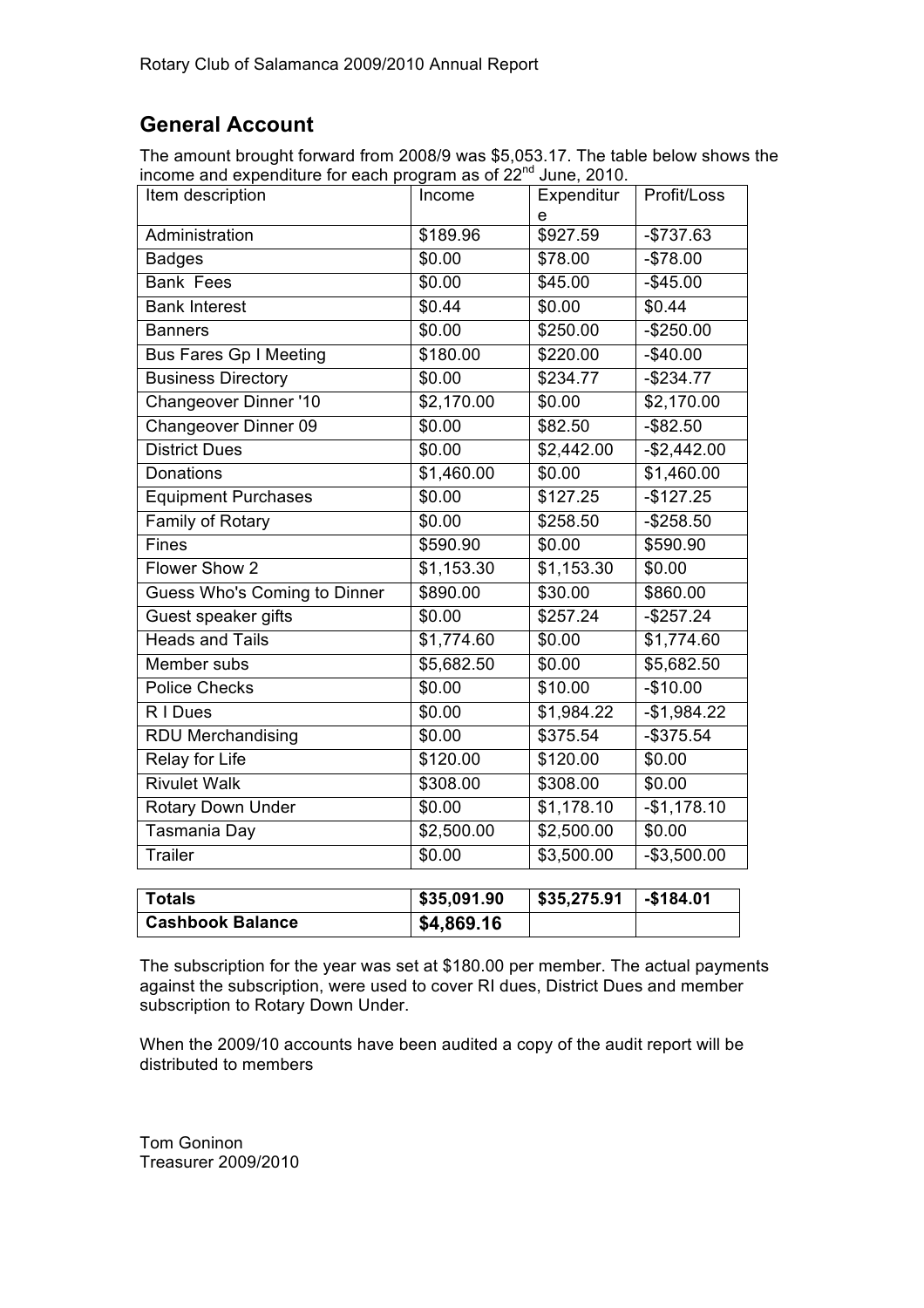# **Club Service**

## **Club Fundraising**

After a presentation to the Club on the Five-Cent Coin Collection Project on April 13, the Club membership endorsed this fundraiser that is currently run very successfully by a number of Queensland clubs. Sealed Perspex collection boxes are left at smallitem businesses (eg, bakeries, bottle shops, grocery stores) where the public can deposit unwanted coins. Businesses are also encouraged to deposit the coins from their day's takings. A \$200 CD sourced from the Rotary Club of Toowoomba supplies all advertising and associated material needed for setting up this fundraiser. To be run in the coming Rotary year and coordinated by Jill Gatty. Perspex boxes have been sourced locally and priced.

Sale of the Tasmania notebook raised \$36 profit for the Club

Catering for the Human Rights Week March in December raised \$200.

## **Club Publicity**

The Salamanca Business Directory was launched in April, with eight volunteers visiting businesses in the area to promote the Club using a flyer, and seeking a \$5 donation for the Directory as a fundraiser for the Club. The Business Directory contains all businesses in the area bounded by Salamanca Place Hamden Road, Gladstone Street and Castray Esplanade including business name, type of business, telephone contact, website and email details. Distribution is ongoing, and if successful, a Sullivan's Cove directory will be developed. Restaurants and eateries in the Salamanca area were also asked if they would be willing to contribute 1-2 recipes to a Salamanca Recipe Book, along with the opportunity to advertise their business. The book would be spiral bound with waterproof cover, and is envisioned for the coming Rotary year.

Gill Gatty investigated the cost of a professionally-made sandwich board to advertise club fundraising and charities supported at public events, while Marita Holding, Wolf Ebert and Gill Whitehouse looked into corporate clothing for club members to wear during public events.

### **Club Membership**

During the year five new members were inducted, bringing Club membership to 35. President Mike outlined a streamlined procedure for prospective members joining the Club.

## **Club Fellowship & Family of Rotary**

Monthly GWCTD's were held throughout the year, coordinated by Jill Gatty and Gill Whitehouse. The Club hosted a Christmas breakfast at Ronald Mc Donald house on December 22. A successful barbecue was held at the Waterworks Reserve on January 22 with many club members in attendance. Club members attended the Family of Rotary Picnic and Annual Giving Day at "Lovely Banks", and helped organise children's games.

Several Club members were supported in times of need during the year through family of Rotary representative Di Stow. A club catering team provided afternoon tea at a family funeral of one club member, and raised money for Rotary as well.

### **Guest Speaker Program**

Wolf Ebert generously provided audio visual equipment for guest speakers this year. The Board endorsed a proposal that the Club purchase the requisite AV equipment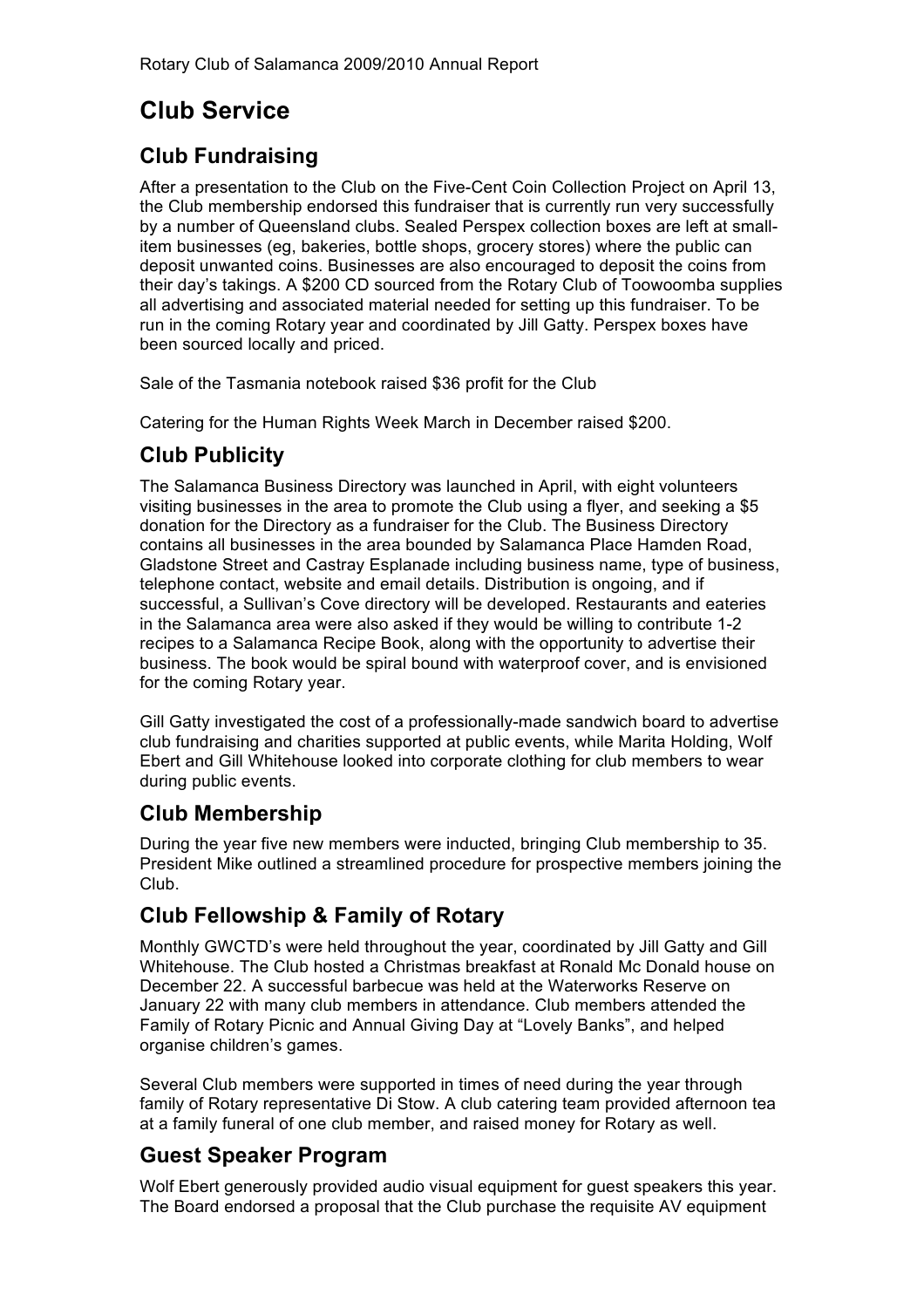for the 2010/2011 Rotary year, to support and maintain the guest speaker program, including a data projector and a (possibly) a laptop computer, which can be stored (permanently and securely) either at the meeting venue or with the guest speaker coordinator. It was proposed that several members should become familiar with setting up and working the equipment, so the responsibility does not always fall onto one person.

### **Club Information**

New member contact details were added to the Club directory as well as existing members' details being updated during the year, and were distributed electronically. A hard copy of the Club Directory will be distributed in the new Rotary year.

A Salamanca Rotary Events Manual was instigated with details of how regular Club fundraising and service projects are carried out, for the benefit of incoming managers of events and new volunteers. Flower show catering procedures have been completed and procedures for programs such as RYPEN, RYDA, RYLA, plus vocational wards, quiz nights and others are envisaged.

### **Club Positions 2010-2011**

The following Club positions for the next Rotary year were confirmed and will be announced at the Changeover Dinner on June 26 at the Salamanca Inn

Club President: Rosanne Burton Smith Club Service Director (and incoming President for 2011-2012): Tony Colman Director International Service: Barry Cruise Director Vocational Service: David Wallace Director New Generations: John Dryden Director Community Service: Fiona Ralph/Mike Woods Club Secretary: Jenny Johnston Club Treasurer and Attendance Officer: Tom Goninon Club Promotion: Mike Temple-Smith Club Membership: James Graham Family of Rotary Representative: Di Stow Sergeant-at Arms: Wolf Ebert Guest Speaker Program Coordinator: Cecilia Lawler Bulletin Editor: Jane Keble-Williams Rotary Foundation Representative: Gill Whitehouse

Rosanne Burton-Smith Club Service Director 2009/2010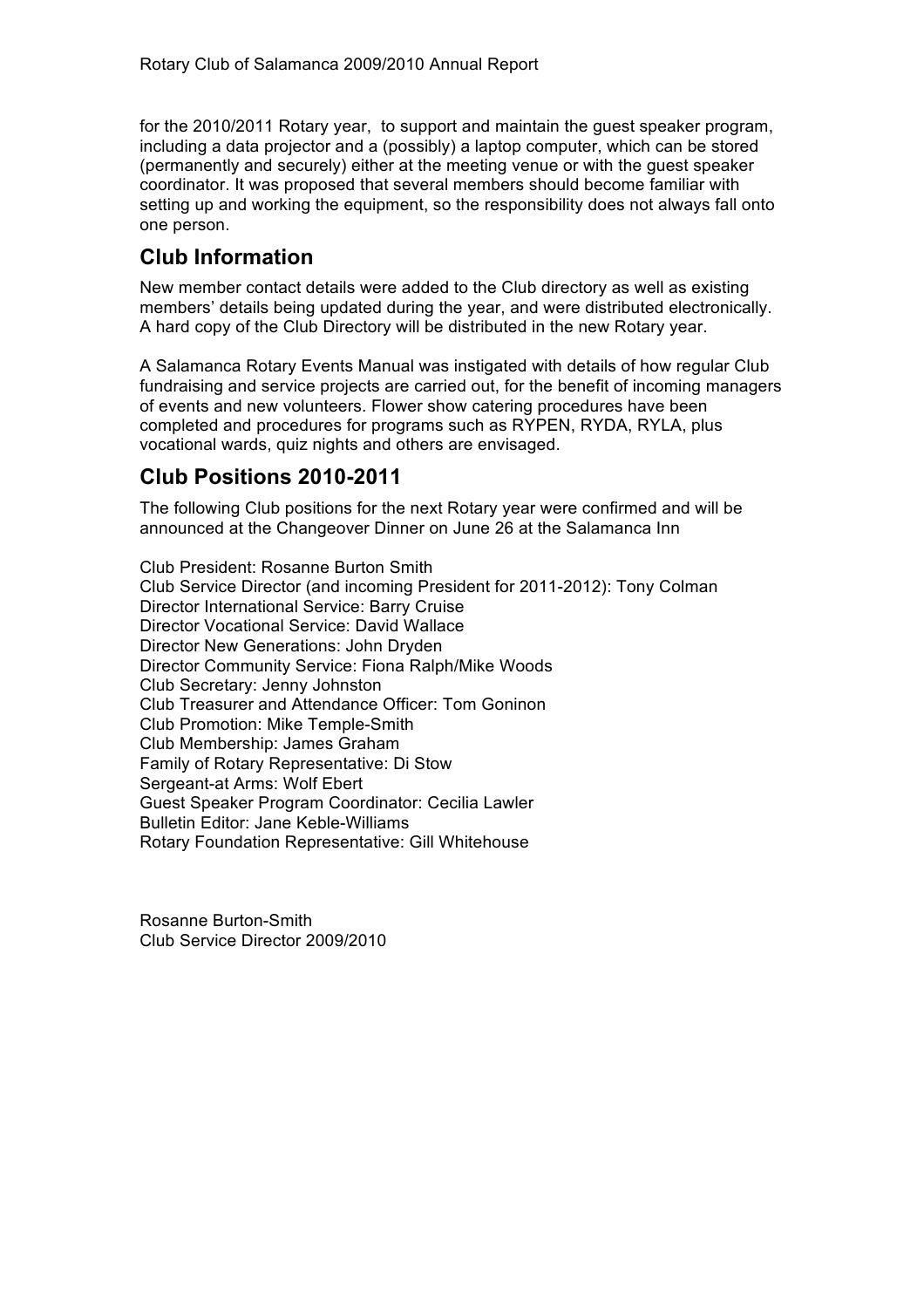# **Community Service**

Committee: Andrew Campbell, Marita Holding, Wilmar Bouman, Barry Cruise, Ruth Temple-Smith

### **Catering**

Catering at the Hobart City Council Flower Shows continue to be a major fund raiser. Following a review of our operating procedures to improve the quality of our produce, scone making classes were held at Collegiate School with Liz Coleman kindly offering to train us. Many members attended and laminated copies of the scone recipes were provided by Liz. Superior containers for sandwiches and scones were demonstrated at the session and the board decided to purchase these containers for all future flower show catering. Flower shows were held in September, October and November 2009 and March 2010. Members of the club rallied making the exercise a great success. A total of \$6486.92 was raised from all the flower show catering.

### **Tasmania Day**

Our club was involved in Tasmania Day celebrations on Sunday November 8<sup>th</sup> by holding a public barbecue and children's games in conjunction with PCYC. Insufficient publicity on the part of the state government and a coinciding sewerage problem at the site at Sandy Bay beach made the reward for effort less than was hoped. However we did raise \$815.95.

### **Ronald McDonald House**

A Christmas breakfast at Ronald McDonald House was organised and run by our club on December 22nd. Gifts were distributed to children whose families were guests at Ronald McDonald House. Club members cooked a great barbecue breakfast and a good time was had by all.

## **Gift Wrapping**

The club participated in Christmas gift wrapping in the mall during December. This is a great fund raising exercise which also gave good publicity to our Club. \$1941.10 was raised.

### **Relay for Life**

The club fielded a team for Relay for Life held at the Domain Athletic Centre on February  $27<sup>th</sup>$  and  $28<sup>th</sup>$ . A big thank you to the Graham Family for the loan of the tent which protected us from the elements. Funds raised for cancer support were \$405.00.

## **Sandy Bay Regatta**

Car parking at the Sandy Bay Regatta proved another good fundraiser making \$1245.30, the money this year going to the Haiti Earthquake Appeal.

### **Other Activities**

The club continues to participate in the and Bowel Scan project and provides a regular team for Loui's Van both as volunteers on the van and soup making for St Vincent de Paul

Overall 2009- 2010 was a very good year for Community Service with great member participation in all events, a wonderful contribution by all including our new members.

Fiona Ralph Community Service Director 2009/2010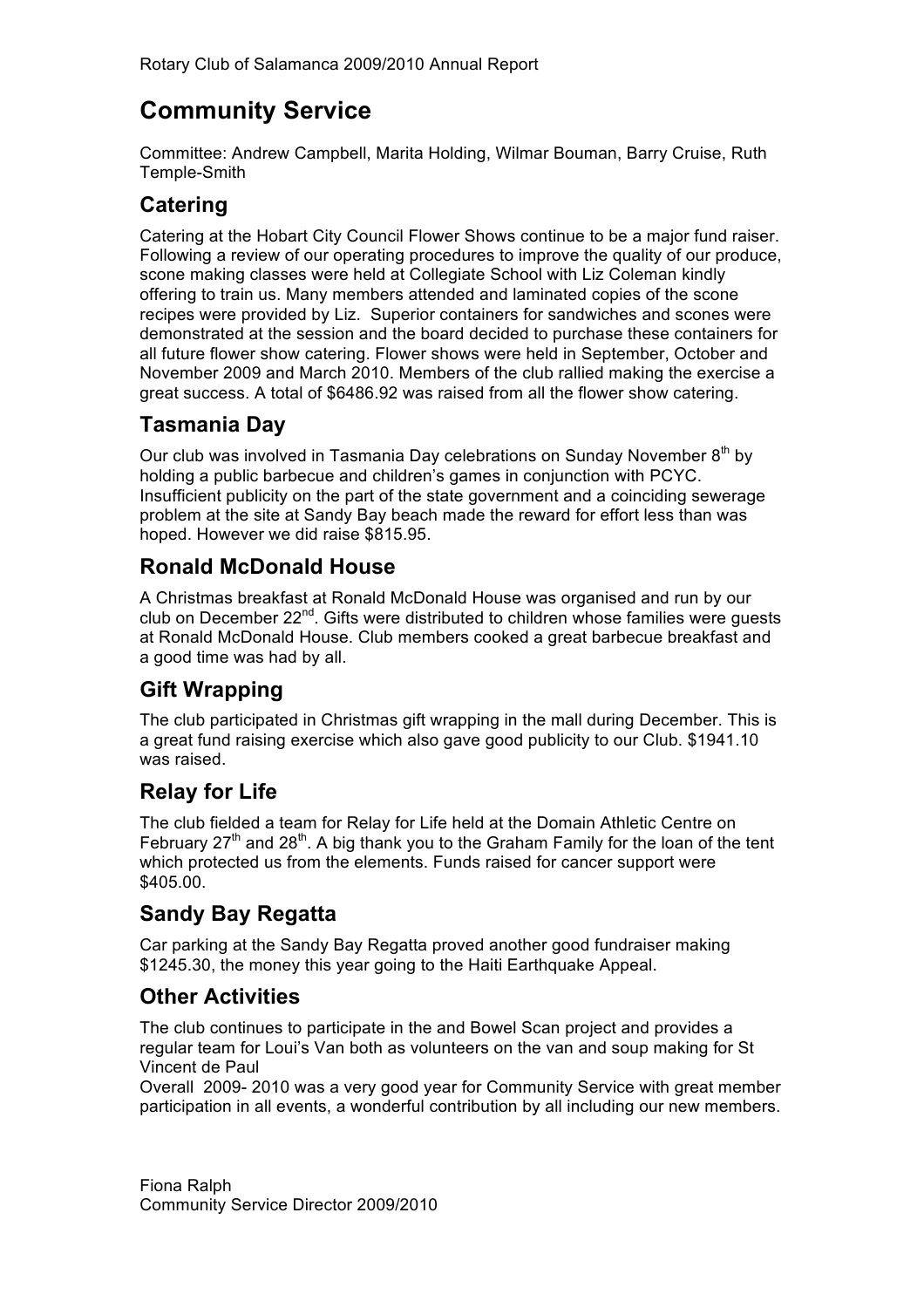### **Water Striders Report**

June 2010 marks the  $4<sup>th</sup>$  anniversary of the Water Striders program which began as District Simplified Grant to provide simple water based exercises for the elderly residing at AA Lord Homes in West Hobart.

The program is run on nearly every Monday afternoon at the Sandown Village swimming pool. Initiated by Gill Whitehouse and carried on by Club member volunteers Mike & RuthTemple-Smith, Tom Goninon, Barry Cruise and Andrew Gray, the program has catered for, on average,  $5 - 6$  eighty year old and 1 ninety year old females and the occasional male participant and involves a series of exercises designed to provide flexibility.

The success of the program can be measured by the participants attending further sessions on their own during the week and most have received the Royal Lifesaving "Grey Medallion" Certificate. It is hoped more Residents will become involved and that other members might be able to find time to assist.

Andrew Gray for Water Striders Team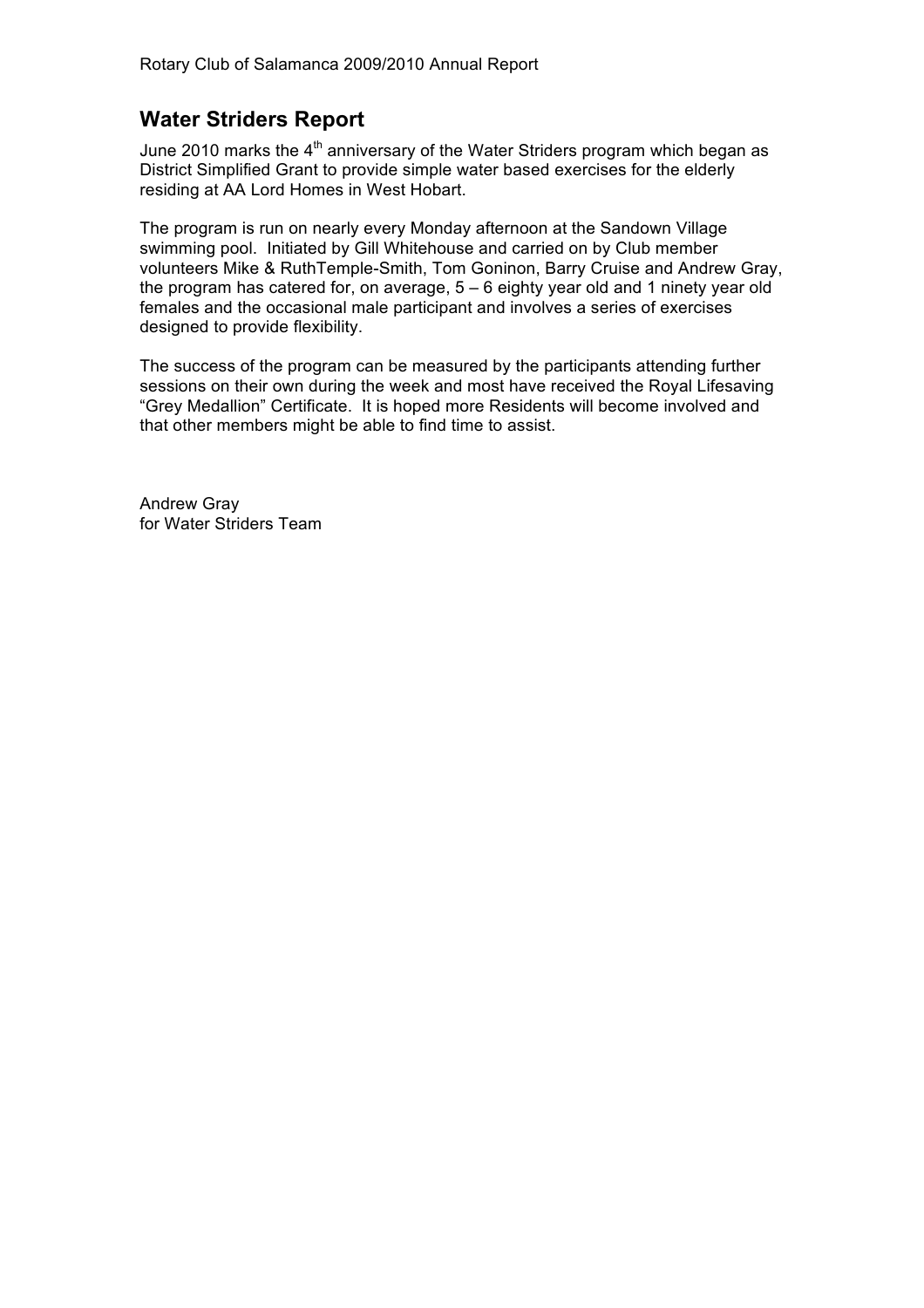Rotary Club of Salamanca 2009/2010 Annual Report

## **New Generations**

The New Generations committee and general members have managed a significant number of projects involving the younger generation this year.

- We have hosted an exchange student.
- We have sent one from here to Germany.
- Our National Youth Science Forum representative is one of six chosen from Australia to go to the World Forum.
- RYPEN (Rotary Youth Program of Enrichment) was the best attended on record and has been handed onto another club in brilliant order.
- We sponsored two teams to MUNA (Model United Nations Assembly)
- We presented prizes at Elizabeth and Hobart Colleges.
- We sponsored a Glenora student to attend the Siemen's Science experience.
- We are currently negotiating with The Fahan School about establishing a service club at the school.

I would like to thank the committee for all of their hard work and we in turn would like to thank the club members in supporting all of these activities. We look forward to another busy year in the New Generations Committee.

John Dryden New Generations Director 2009/2010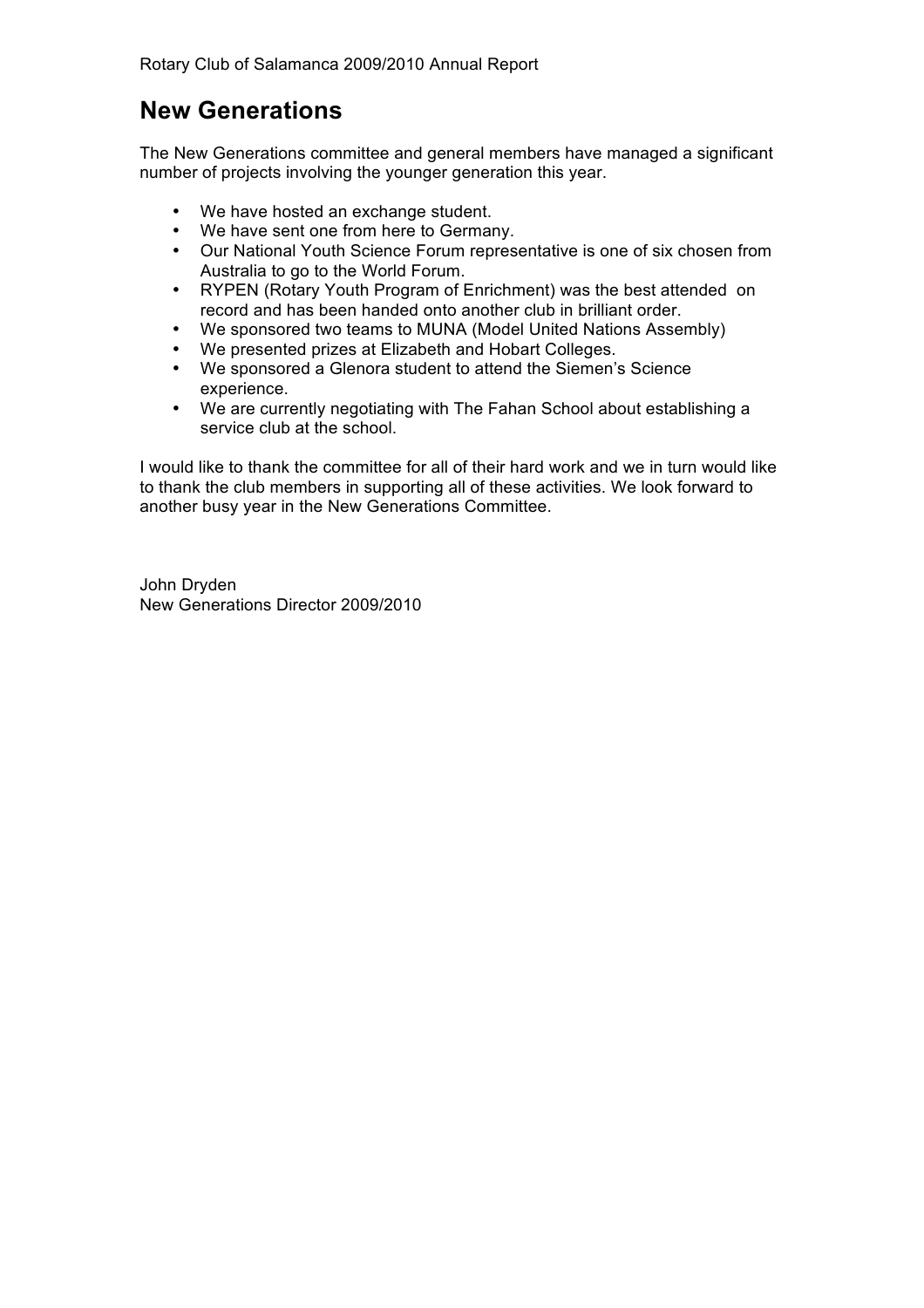# **Rotary Youth Program of Enrichment (RYPEN)**

The Rotary Youth Program of Enrichment, hosted by the Rotary Club of Salamanca for the fourth and final time, was held over the weekend of  $17<sup>th</sup>$ -18<sup>th</sup> April, 2010 at the Orana Girl Guide Camp at Roches Beach.

26 Grade 10 students (from 15 public & private schools) attended the weekend and were sponsored by 13 Rotary Clubs and 1 Lions Club.

The program was designed to ensure that students developed increased motivation & life skills, great self-image & pride in themselves, an understanding of setting & achieving goals and the confidence to overcome failure & take control of their future. Excellent, motivational presentations were made by Emily Wilson (former RYPEN attendee and NYSF representative), Aardvark Adventures (outdoor team building activities), Stuart Clues (HIA Executive Director and Artist), Tiarna Button and James Hall ("Party Safe" team from Scottsdale High School) and Melissa Carlton (former Paralympian). Club member James Graham wrapped up the sessions. The appointment of Team Mentors (Club members Irene Gray, Rosie Crumpton Crook, Karen Badcock, Sue Scott together with Michelle Lucas) worked extremely well in providing support, encouragement and focus to the students.

The Club self catered under the ever resourceful Wolf Ebert and his fantastic team. Also attending the weekend was Bernard Raspin from the Rotary Club of Spring Bay who will coordinate the program in 2011.

Finally, I would like to thanks all members who participated on site and in other ways, particularly the committee of Mike Woods, James Graham, Wolf Ebert, John Dryden, Chris Andrews and Alison Greenwood whose efforts went a long way to making the event the success it was.

Some student quotes: "Inspirational", "This camp has changed my life so much and, more importantly, how I look at life", "Better understand goal setting" & "so happy I was given the opportunity to attend"

Andrew Gray Coordinator, RYPEN South 2010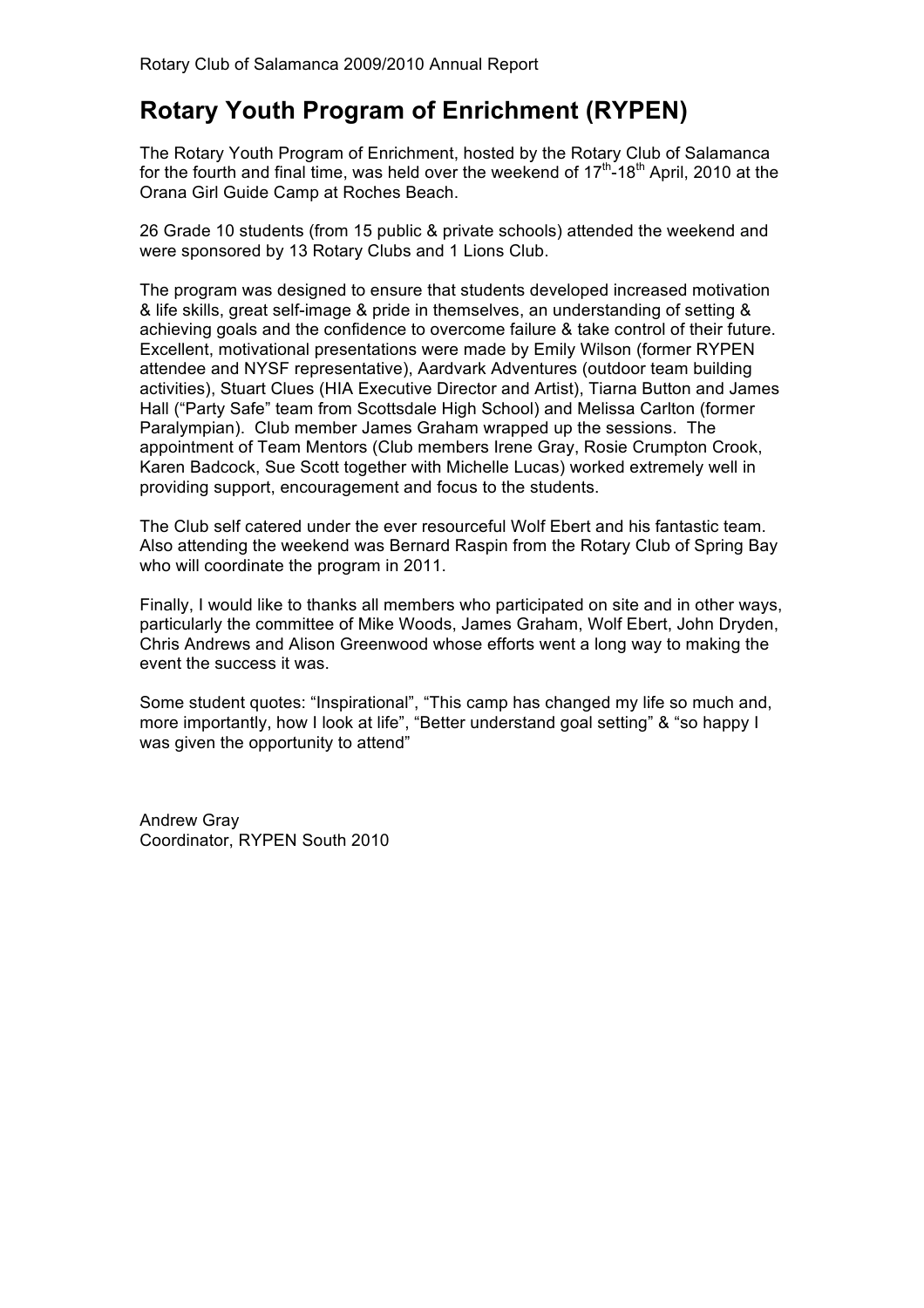# **Vocational Service**

The vocational committee decided at the beginning of the year to concentrate its activities to making members aware of the vocations or former vocations of their fellow members, continue vocational visits to workplaces where possible and to extend Vocational Excellence Awards to vocations beyond the traditional employer employee relationships, to those carers of fostered children under the auspices of the Department of Health and Community Services worthy of recognition by Rotary.

### **Vocational Awards**

The Club identified that there are numbers of people who go unrecognised for their preparedness to be foster parents of children who are unable to be cared for by their natural parents.

As a result contact was made with the Department of Health and Human Services (DHHS), and it's Manager Child Protection Services, Rosie Crumpton-Crooke. DHHS was very supportive of the idea. In October 2009 the Club gave 16 "Vocational Awards of Excellence" to foster carers. At the morning presentation Rosie Crumpton-Crooke described in detail the problems encountered and the carer's efforts and ability to make a difference to the disadvantaged children that the respective carers look after. The Honourable Lyn Thorpe, the Minister for Disability Services, was present and also addressed the Club. The members heard of the circumstances that can arise where carers are needed and how the recipients, have in some cases over many years unhesitatingly responded to take into care both abused and disabled children.

The Club was also rewarded in that Rosie Crumpton-Crook became a member of the Club.

### **Resuscitation Program**

In 2007/2008 the Club took part in a CPR program. This again was part of the vocational program this year. Eleven Club members took part in being instructed in CPR, held at the Harold Gregg Centre on Saturday, 26<sup>th</sup> September 2009. The training was conducted by Howard Richardson under the auspices of the Royal Life Saving Society of Tasmania. Club members were required to sit a rigorous exam set by Harold. All members received their accreditation certificates. It was noted that the date did not suit all those who wished to attend and a further course should be looked at perhaps in two years. Again the Club was rewarded as Howard is now a Club member.

### **Vocational Walk – Hobart Rivulet**

On Friday, 19<sup>th</sup> February 2010 twenty three (23) Club members and partners ventured into the subterranean Hobart Rivulet under the guidance of two guides from the Hobart Walking Club and Hobart City Council. The historic Argyle Street Bridge and also the "Wellington" bridge at the entrance to the Elizabeth Street Mall both now obscured from above by roads and buildings, were observed, as was the extensive mural and pop art created by various inhabitants of the rivulet. It is noted we were not able to recruit any of the inhabitants as members of the Club.

### **Hobart Astronomical Society**

On the 19<sup>th</sup> March 2010, after weeks of fine and clear weather in Hobart sixteen (16) Club members and families, ventured on a cloud covered evening to the Mount Canopus observatory, south of Cambridge. Phil Watkins of the Astronomical Society of Tasmania showed the group the telescopes but due to the weather the night sky was unobservable. Members however enjoyed a detailed presentation with visual aides of the skies, planets and stars from the knowledgeable Phil.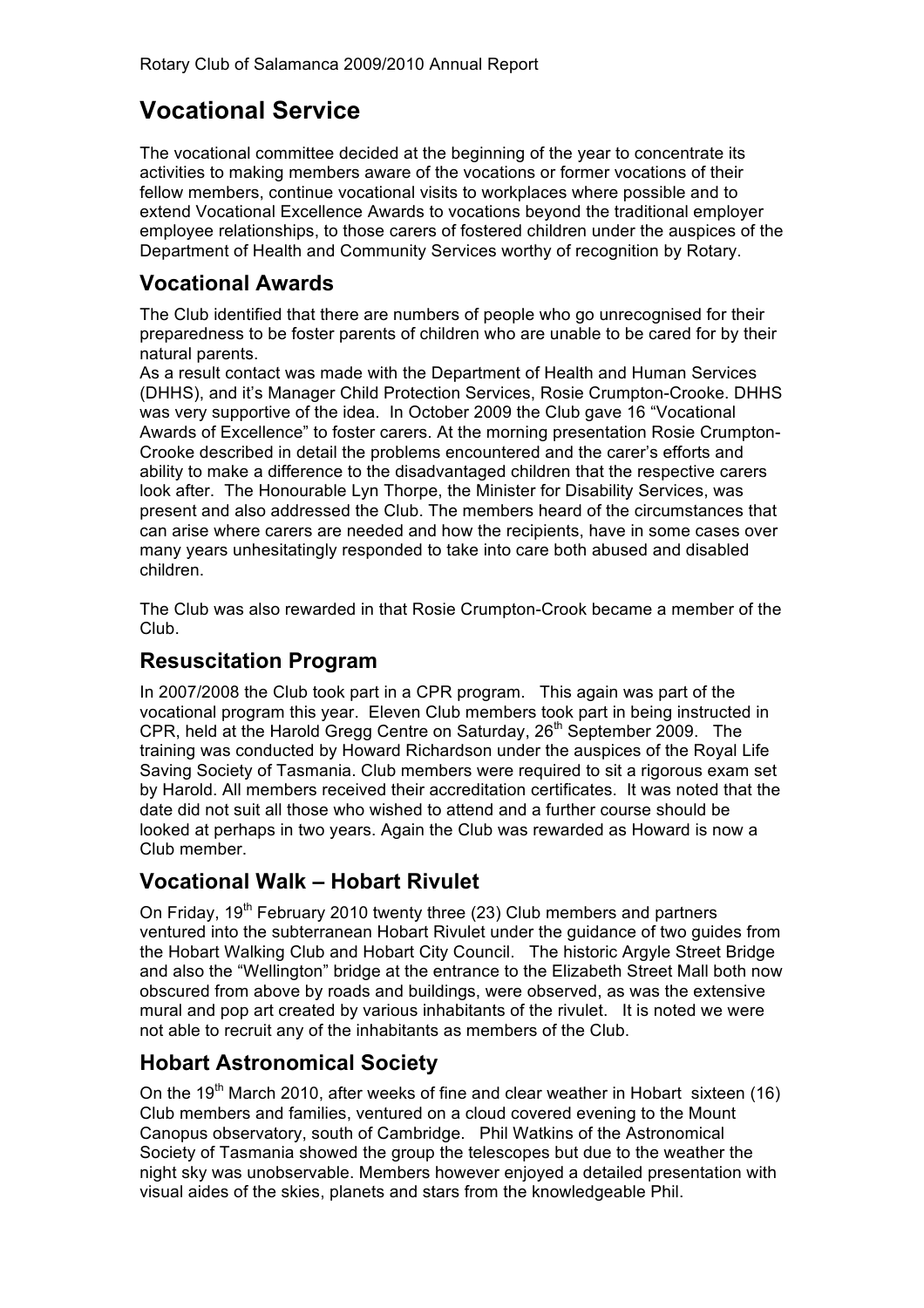### **Vocational Talks**

One of the most worthwhile activities has been Club members talking about their vocations or former vocations. The program continued throughout the year with ten Club members giving members the most interesting aspects of there working lives.

#### **Conclusion**

The committee had many ideas for vocational visits, but with the Club's busy schedule those visits could not be accommodated but can be undertaken in the new Rotary year. The highlight for the committee activities was the Vocational Awards of Excellence, recognising the recipients work as foster carers as a very worthwhile vocation which may have untold benefits for the community.

David Wallace Vocational Service Director 2009/2010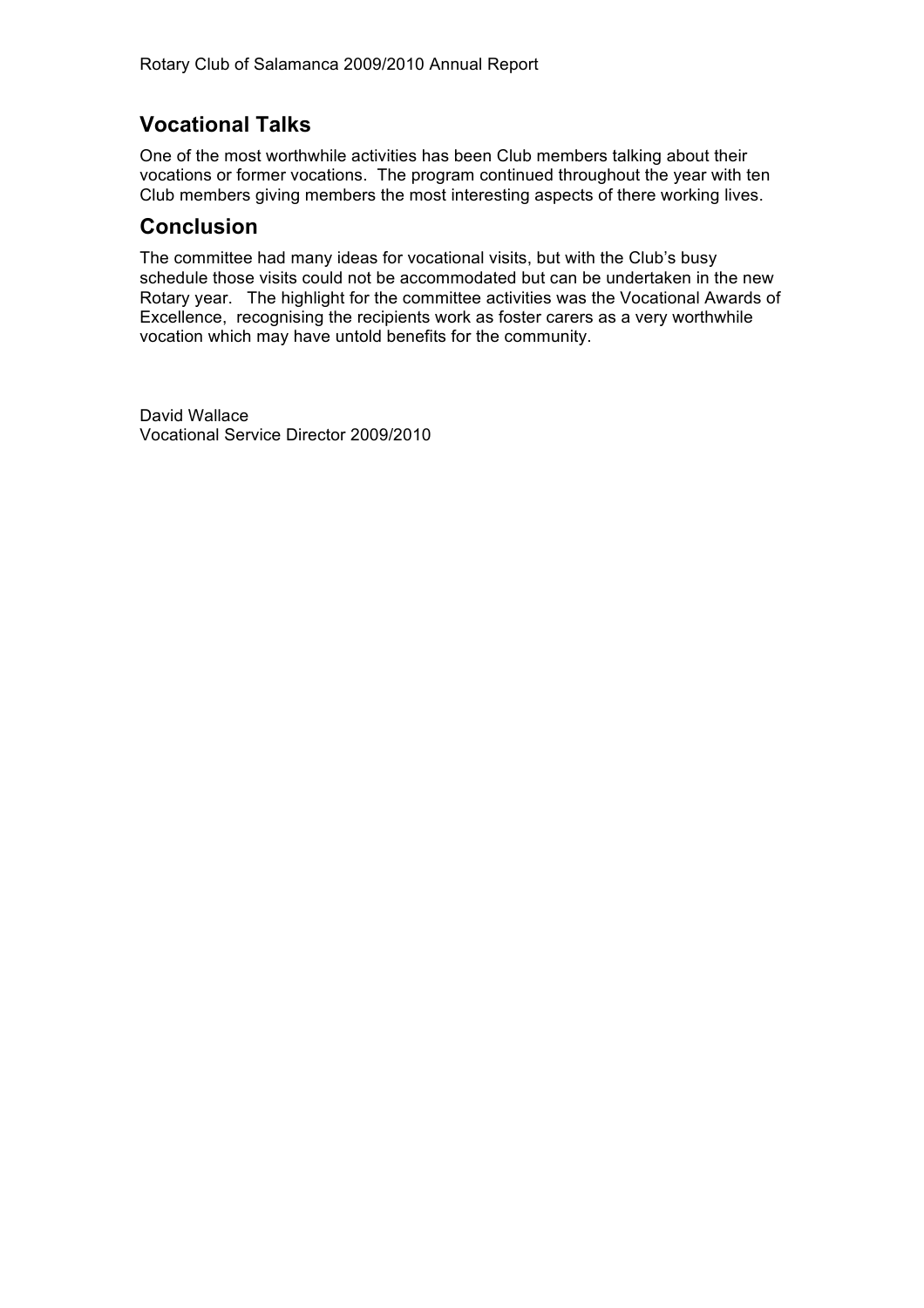# **International Service**

Thank you to all committee members for their commitment, support and input throughout the year; deputy director Jane Keble-Williams, Gill Whitehouse, Jenny Johnson, Cecelia Lawler, Debra Howard, Anne Palmer

### **GSE.**

Once again the club excelled in having one of our members chosen by the District Board to lead a GSE team, this time to France, District 1510 Loire Valley. By all accounts the experience proved to be life changing for all the team members. Under the leadership and mentorship of Gill, the team was regarding as the best that had visited the Loire. That the team was able to present in French was particularly appreciated; that they were so well prepared was fantastic. Thank you Gill. Di Stow and myself were also chosen as reserve GSE Team Leaders.

Salamanca was one of the clubs that hosted the visiting French GSE team. The generosity of our club members once more came to the fore. Particular thanks to the hosts, Mike Woods, Alison Greenwood, Rosalind Terry, and Helen MacCana

### **Rotary Foundation.**

This fund, the life blood of Rotary, was supported by our club with a donation of \$3300 during the year.

### **Fiji Rotahomes project.**

After much planning the team, ably led by Tom Goninon, spent 2 weeks in building much needed housing and facilities as well as building strong relationships with the local community. Their generosity will never be forgotten by the community. The club's appreciation goes to Tom and Marilyn Goninon, Mike woods, Christine Andrews, Jenny Johnson, Andrew Gray, Chris Love from Sullivan's Cove and last but not least Annie Maloney.

### **Rotary Youth Exchange program.**

Santeri Kuivalainen leaves us after having spent a year with us. Much thanks goes to unfailing generosity of John Dryden, Mike Woods, Alison Greenwood, Wilmar Bouman, Cecelia Lawler, Andrew and Irene Gray, who so unstintingly gave their homes, time and most of all support to Santeri Kuivalainen. Santeri fully participated in Rotary activities and engaged with our club's events. We very much enjoyed his dry sense of humour!

#### **Learn and Grow.**

This is one of our districts initiatives. The club has agreed to support it.

### **ShelterBox.**

\$1200 was directly given and \$3600 donated to the District Haiti Fund to help that distressed community.

### **PolioPlus.**

Polio is practically eradicated and one last final push is all that is necessary to rid the earth of this disease. The club continues to support PolioPlus.

### **Migrant Resource Centre.**

We supported the centre with a donation of \$1326

Finian MacCana International Service Director 2009/2010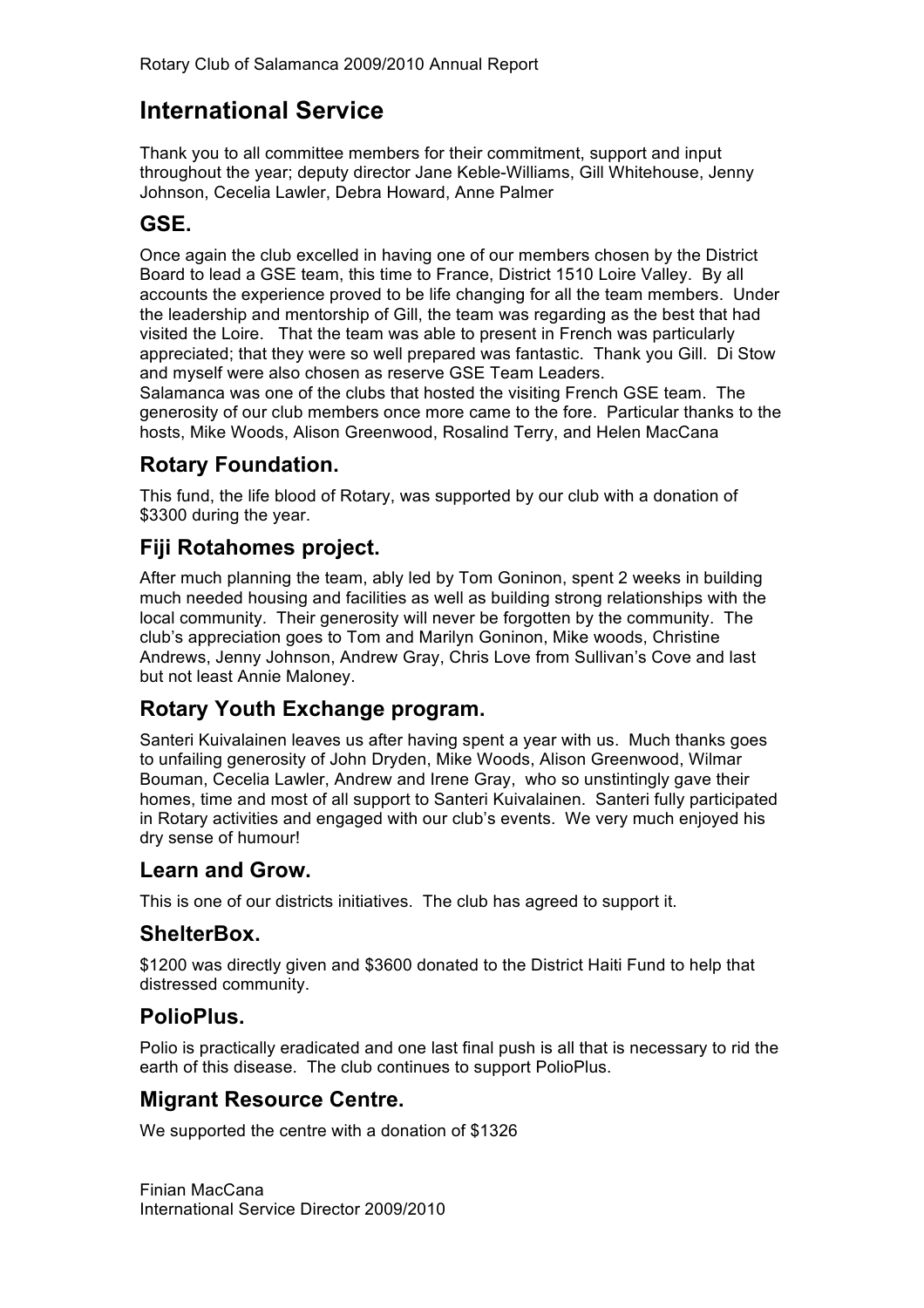## **Attendance Report**

| Rotary Club of Salamanca                                                           |             |  |
|------------------------------------------------------------------------------------|-------------|--|
| Attendance 2009/2010                                                               |             |  |
|                                                                                    |             |  |
| % Attendance                                                                       | No. members |  |
| 100                                                                                | 2           |  |
| 90-99                                                                              | 4           |  |
| 80-89                                                                              | 7           |  |
| 70-79                                                                              | 13          |  |
| 270                                                                                | 9           |  |
|                                                                                    |             |  |
| Average Attendance 74%                                                             |             |  |
|                                                                                    |             |  |
| Calculation - number of club meetings attended                                     |             |  |
| + number of make-ups, for which attendance                                         |             |  |
| officer has received notification, divided by total<br>number of meetings for year |             |  |
|                                                                                    |             |  |

### **Leave of Absence:**

112 days of Leave of Absence have been granted to Club Members during 2009/2010 Rotary year yielding an average of 3 days per member.

### **Apologies**

287 separate apologies were received throughout the year equating to an average of 8 per member.

Figures are based on attendance up to and including the meeting of the  $22<sup>nd</sup>$  June, 2010.

I am sure that our attendance figure would be much higher if every member notified the Attendance Officer of all make-ups.

Tom Goninon Attendance Officer